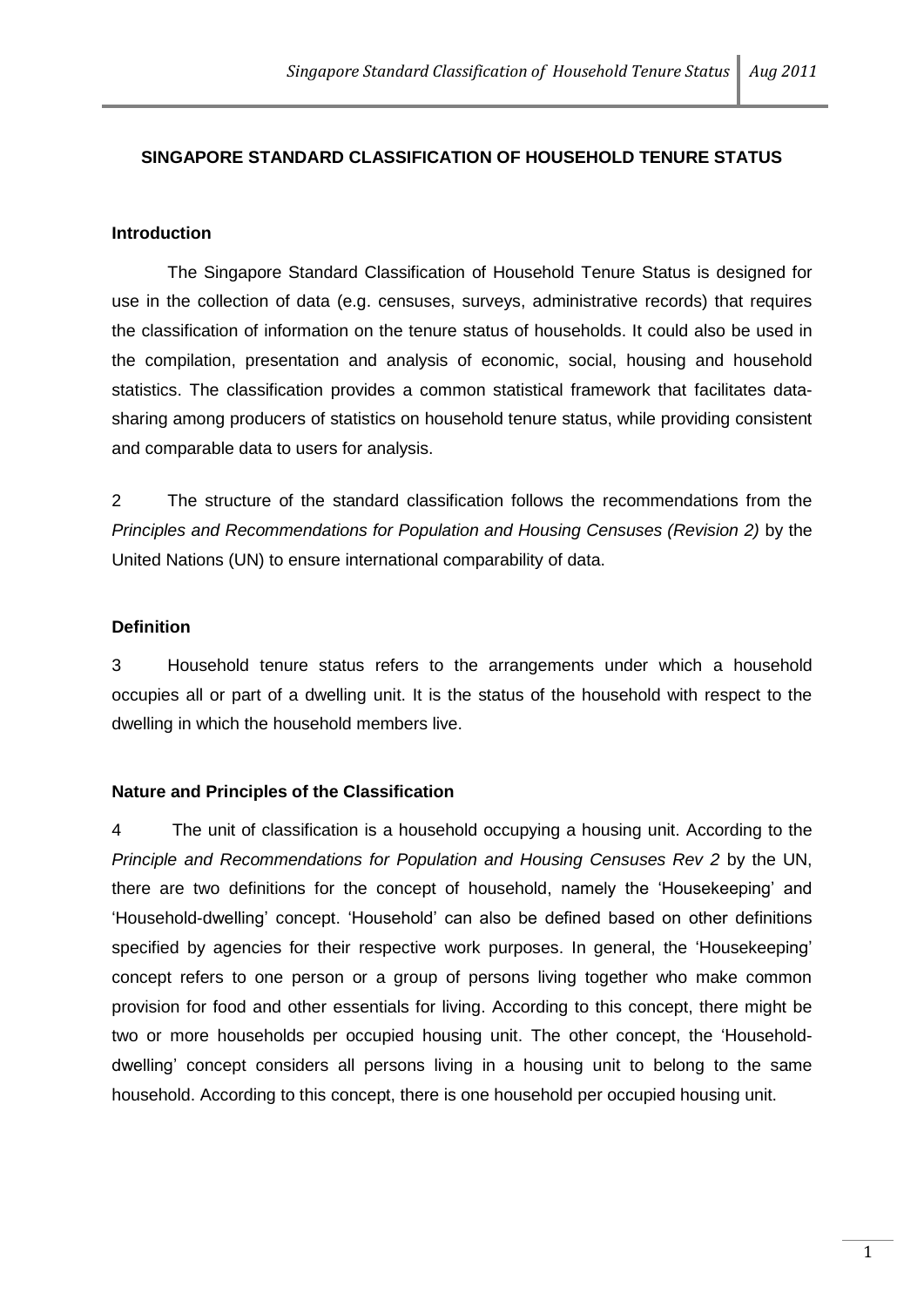5 If the 'Housekeeping' concept is adopted, all categories of the standard classification are applicable. If the 'Household-dwelling' concept is adopted, subtenants' information need not be captured and hence only some categories of the classification are applicable.

## **Structure of the Classification**

6 The standard classification is a 2-level hierarchical structure with four broad categories, denoted by a digit, except the 'Not Reported' category, which is represented by the letter 'X'. The structure of each broad category and its sub-categories are shown below:

| <b>CODE</b>    | <b>TENURE STATUS</b>                                                     |  |
|----------------|--------------------------------------------------------------------------|--|
|                |                                                                          |  |
| 1              | <b>OWNER-OCCUPIED</b>                                                    |  |
| 10             | Owner-Occupied                                                           |  |
|                |                                                                          |  |
| $\overline{2}$ | <b>RENTED</b>                                                            |  |
| 21             | <b>Rented Whole of Dwelling Unit</b><br>Rented Room (s) of Dwelling Unit |  |
| 22             |                                                                          |  |
| 3              | <b>OTHERS</b>                                                            |  |
|                |                                                                          |  |
| 31             | Provided Free by Employer                                                |  |
| 32             | Provided Free by Other Persons (except Employers)                        |  |
| X              | <b>NOT REPORTED</b>                                                      |  |